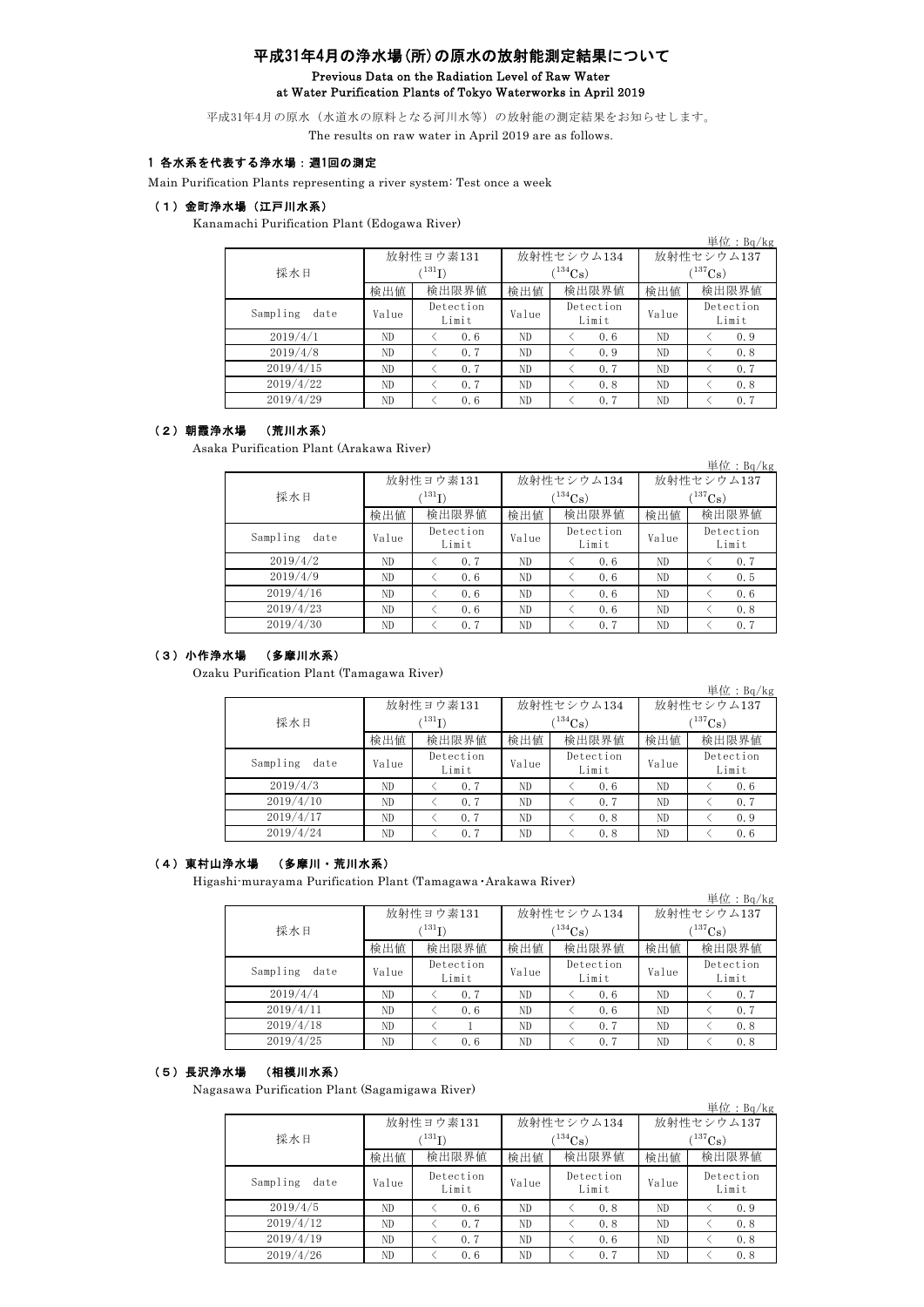## 2 その他の主要浄水場:概ね月1回の測定

Other Main Purification Plants: Test mostly once a month

|                     |                            |                  |       |                                   |                    |       |              |                    |       |              | 単位:Bq/kg           |
|---------------------|----------------------------|------------------|-------|-----------------------------------|--------------------|-------|--------------|--------------------|-------|--------------|--------------------|
| 浄水所                 | 水源                         | 採水日              |       | 放射性ヨウ素131<br>$({}^{131}\text{I})$ |                    |       | $(^{134}Cs)$ | 放射性セシウム134         |       | $(^{137}Cs)$ | 放射性セシウム137         |
|                     |                            |                  | 検出値   |                                   | 検出限界値              | 検出値   |              | 検出限界値              | 検出値   |              | 検出限界値              |
| Monitoring<br>point | Water<br>resource          | Sampling<br>date | Value |                                   | Detection<br>Limit | Value |              | Detection<br>Limit | Value |              | Detection<br>Limit |
| 三郷<br>Misato        | 江戸川水系<br>Edogawa<br>River  | 2019/4/10        | ND    | $\langle$                         | 0.6                | ND.   | $\langle$    | 0.7                | ND    | $\langle$    | 0.7                |
| 三園<br>Misono        | 荒川水系<br>Arakawa<br>River   | 2019/4/10        | ND.   | $\langle$                         | 0.7                | ND    | $\langle$    | 0.6                | ND    | $\langle$    | 0.7                |
| 境<br>Sakai          | 多摩川水系<br>Tamagawa<br>River | 2019/4/10        | ND.   | $\langle$                         | 0.8                | ND.   | $\langle$    | 0.8                | ND.   | $\lt$        | 0.7                |
| 砧<br>Kinuta         | 多摩川水系<br>Tamagawa<br>River | 2019/4/10        | ND.   | $\langle$                         | 0.7                | ND.   | $\langle$    | 0.7                | ND    | $\lt$        | 0.8                |
| 砧下<br>Kinutashimo   | 多摩川水系<br>Tamagawa<br>River | 停止中              |       | $\langle$                         |                    |       | $\langle$    |                    |       | $\lt$        |                    |

## 3 多摩地区等の表流水・伏流水・浅井戸を水源とする浄水所:概ね月1回の測定

Water purification plants using surface water, subsoil water, or shallow well water in Tama Area: Test mostly once a month

| <表流水を水源とする浄水所> | $\langle$ surface water $\rangle$ |
|----------------|-----------------------------------|
|----------------|-----------------------------------|

|                  |                  |                |                                           |       |                                     |                                     | 単位: Bq/kg          |
|------------------|------------------|----------------|-------------------------------------------|-------|-------------------------------------|-------------------------------------|--------------------|
| 浄水所              | 採水日              |                | 放射性ヨウ素131<br>$\mathcal{C}^{131}\text{I})$ |       | 放射性セシウム134<br>$(^{134}\mathrm{Cs})$ | 放射性セシウム137<br>$(^{137}\mathrm{Cs})$ |                    |
|                  |                  | 検出値            | 検出限界値                                     | 検出値   | 検出限界値                               | 検出値                                 | 検出限界値              |
| Monitoring point | Sampling<br>date | Value          | Detection<br>Limit                        | Value | Detection<br>Limit                  | Value                               | Detection<br>Limit |
| 棚沢<br>Tanasawa   | 2019/4/2         | N <sub>D</sub> | 0.8<br>$\langle$                          | ND    | 0.7<br>$\langle$                    | N <sub>D</sub>                      | 0.8<br>$\langle$   |
| 大丹波<br>Otaba     | 2019/4/2         | ND             | 0.6<br>$\langle$                          | ND    | 0.7<br>$\langle$                    | ND                                  | 0.7<br>$\langle$   |
| 小河内<br>Ogouchi   | 2019/4/8         | ND             | 0.6<br>$\langle$                          | ND    | $\langle$<br>0.6                    | ND                                  | 0.7<br>$\langle$   |
| ひむら<br>Himura    | 2019/4/8         | N <sub>D</sub> | 0.7<br>$\langle$                          | ND    | 0.6<br>$\lt$                        | N <sub>D</sub>                      | 0.7<br>$\lt$       |
| 日原<br>Nippara    | 2019/4/18        | ND             | 0.7<br>$\lt$                              | ND    | 0.9<br>$\lt$                        | ND                                  | 0.7<br>$\langle$   |
| 氷川<br>Hikawa     | 2019/4/18        | ND             | 0.7<br>$\langle$                          | ND    | 0.6<br>$\langle$                    | ND                                  | 0.7<br>$\lt$       |
| 戸倉<br>Tokura     | 2019/4/22        | ND             | 0.6<br>$\langle$                          | ND    | 0.5<br>$\lt$                        | N <sub>D</sub>                      | 0.8<br>$\langle$   |
| 乙津<br>Ottsu      | 2019/4/22        | ND             | 0.6<br>$\langle$                          | ND    | 0.7<br>$\langle$                    | ND                                  | 0.8<br>$\langle$   |
| 深沢<br>Fukasawa   | 2019/4/22        | ND             | 0.8<br>$\langle$                          | ND    | 0.6<br>$\langle$                    | ND                                  | 0.9<br>$\lt$       |